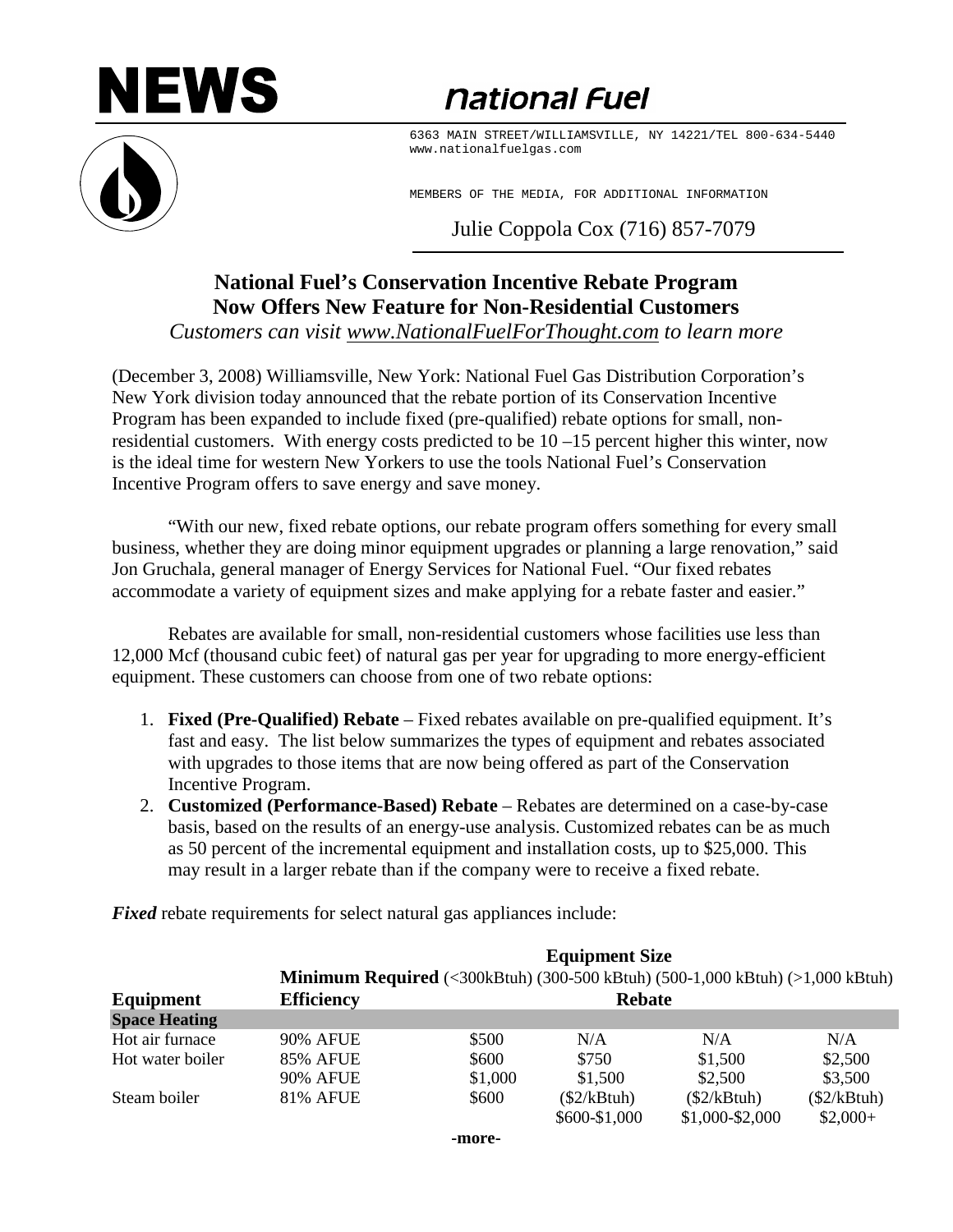| Equipment                        | <b>Minimum Required Efficiency</b> | <b>Rebate</b> |
|----------------------------------|------------------------------------|---------------|
| <b>Space Heating</b>             |                                    |               |
| Unit Heater                      | <b>90% AFUE</b>                    | \$1,000       |
| Low Intensity Infrared Heater    | N/A                                | \$500         |
| Programmable Thermostat          | Energy Star <sup>®</sup> -rated    | \$25          |
| <b>Water Heating</b>             |                                    |               |
| <b>Storage Tank Water Heater</b> | $0.61$ EF                          | \$150         |
| Tankless Water Heater            | $0.78$ EF                          | \$350         |
| <b>Cooking</b>                   |                                    |               |
| Fryer                            | Energy Star <sup>®</sup> -rated    | \$750         |
| <b>Broiler</b>                   | 30% AFUE                           | \$500         |
| <b>Convection Over</b>           | <b>40% AFUE</b>                    | \$500         |
| <b>Combination Oven</b>          | 40% AFUE                           | \$750         |
| <b>Steamer</b>                   | Energy Star <sup>®</sup> -rated    | \$750         |
| Griddle                          | <b>45% AFUE</b>                    | \$500         |

*Continued - Fixed* rebate requirements for select natural gas appliances include:

*(AFUE) Annual Fuel Utilization Efficiency (EF) Energy Factor (kBtuh) 1,000 Btu per hour*

**Please Note:** all appliances must be installed by a contractor. **Non-residential customers applying for a rebate AND contractors must be able to supply one of the following: Federal ID number, a Certificate of Insurance or a Business Certificate showing their company's name and address in order for the rebate application to be considered complete.** The Conservation Incentive Program rebate offers are available for qualifying equipment purchased and installed on or after November 1, 2007 only.

The Conservation Incentive Program continues to include a non-residential rebate offer for customers whose facilities use less than 12,000 Mcf (thousand cubic feet) of natural gas per year that is not based on a fixed rebate schedule. This program feature is also being implemented in partnership with the New York State Energy Research Development Authority (NYSERDA), through its Existing Facilities Program. For these customers, *customized* rebates will be based upon the installed cost for the new equipment and the amount of savings it will generate. As much as 50 percent of the incremental equipment and installation costs, up to \$25,000 per project, will be offered. The rebate effective date for qualifying purchases made by small, non-residential customers is also any time on or after November 1, 2007.

**For a rebate application or for more information, call 1-800-365-3234 or visit www.NationalFuelForThought.com. Small, non-residential customers interested in customized rebates should call 1-866-NYSERDA, or 1-866-697-3732 to learn more.**